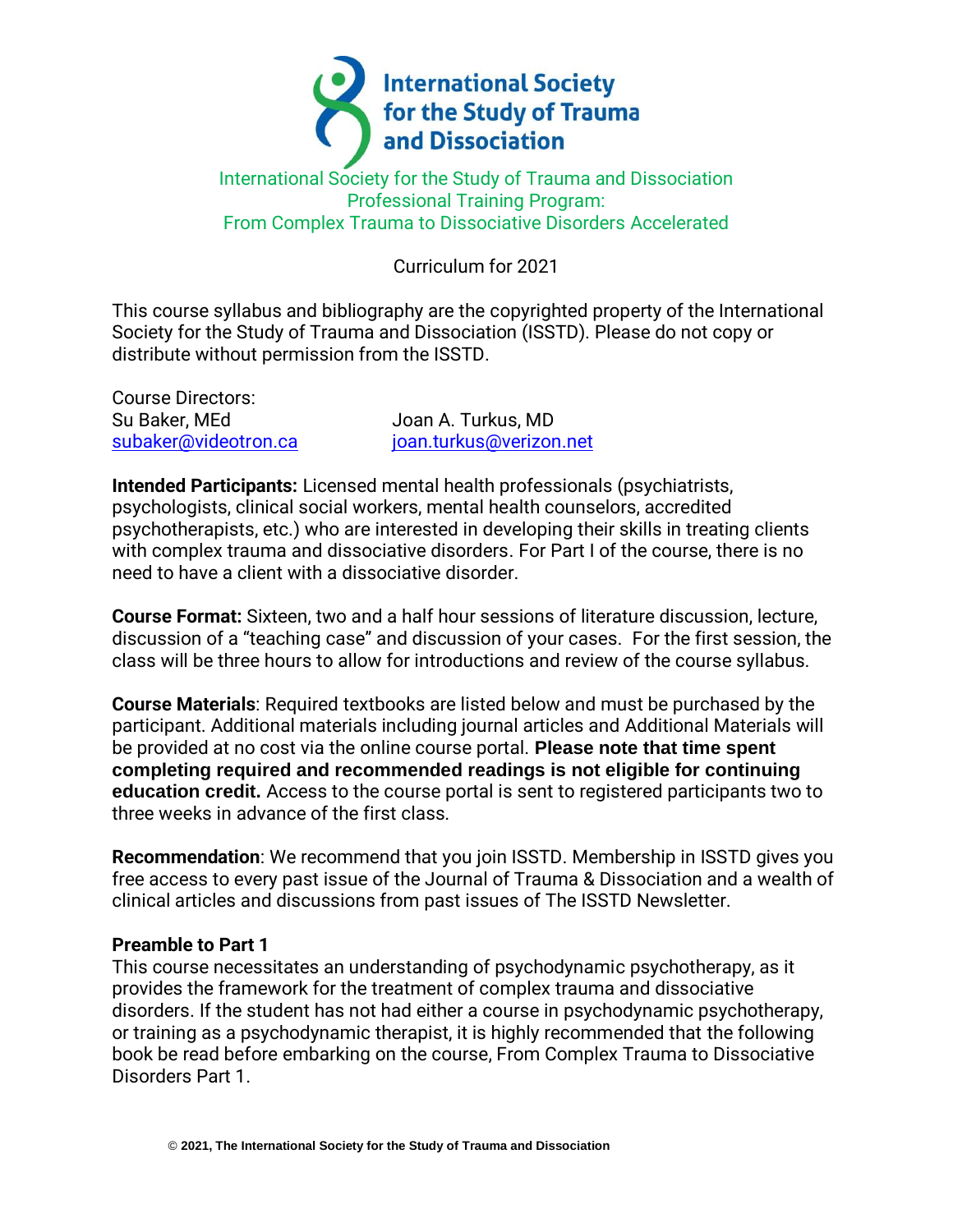

Cabaniss, DL et al (2011) *Psychodynamic Psychotherapy, a clinical manual.* Hoboken, NJ: Wiley-Blackwell.

## **Required Texts**

Chu, JA (2011) *Rebuilding Shattered Lives: Treating Complex PTSD and Dissociative Disorders, 2nd edition*. Hoboken, NJ: Wiley and Sons.

Howell, EF (2011) *Understanding and treating Dissociative Identity Disorder.* NY: NY Routledge.

Chefetz, RA (2015) *Intensive Psychotherapy for Persistent Dissociative Processes: The Fear of Feeling Real.* NY, NY: Norton

Boon, S, Steele, K & van der Hart, O (2011) *Coping with trauma-related dissociation: Skills training for patients and therapists.* NY: NY, Norton.

Steele, K, Boon, S & van der Hart, O (2017) *Treating trauma-related dissociation: A practical, integrated approach.* NY: NY, Norton.

### **Required Articles**

Brand, B (2001) Establishing Safety with Patients with Dissociative Identity Disorder, *Journal of Trauma & Dissociation*, 2:4, 133-155.

Dorahy, M.J., Middleton, W., Seager, L., Williams, M. & Chambers, R. (2016) Child abuse and neglect in complex dissociative disorder, abuse-related chronic PTSD, and mixed psychiatric samples, *Journal of Trauma & Dissociation*, 17:2, 223-236.

Liotti, G (2006) A Model of Dissociation Based on Attachment Theory and Research, *Journal of Trauma & Dissociation*, 7:4, 55-73.

Liotti, G (2017) Conflicts between motivational systems related to attachment trauma: Key to understanding the intra-family relationship between abused children and their abusers, *Journal of Trauma & Dissociation*, 18:3, 304-318

Loewenstein, RJ (1991) An office mental status examination for complex chronic dissociative symptoms and multiple personality disorder. *Psychiatric Clinics of North America*, 14:3, 567-604.

McEnteggart, C., Barnes-Holmes, Y., Dillon, J., Egger, J. & Oliver, J.E. (2017) Hearing voices, dissociation, and the self: A functional-analytic perspective, *Journal of Trauma & Dissociation*, 18:4, 575-594.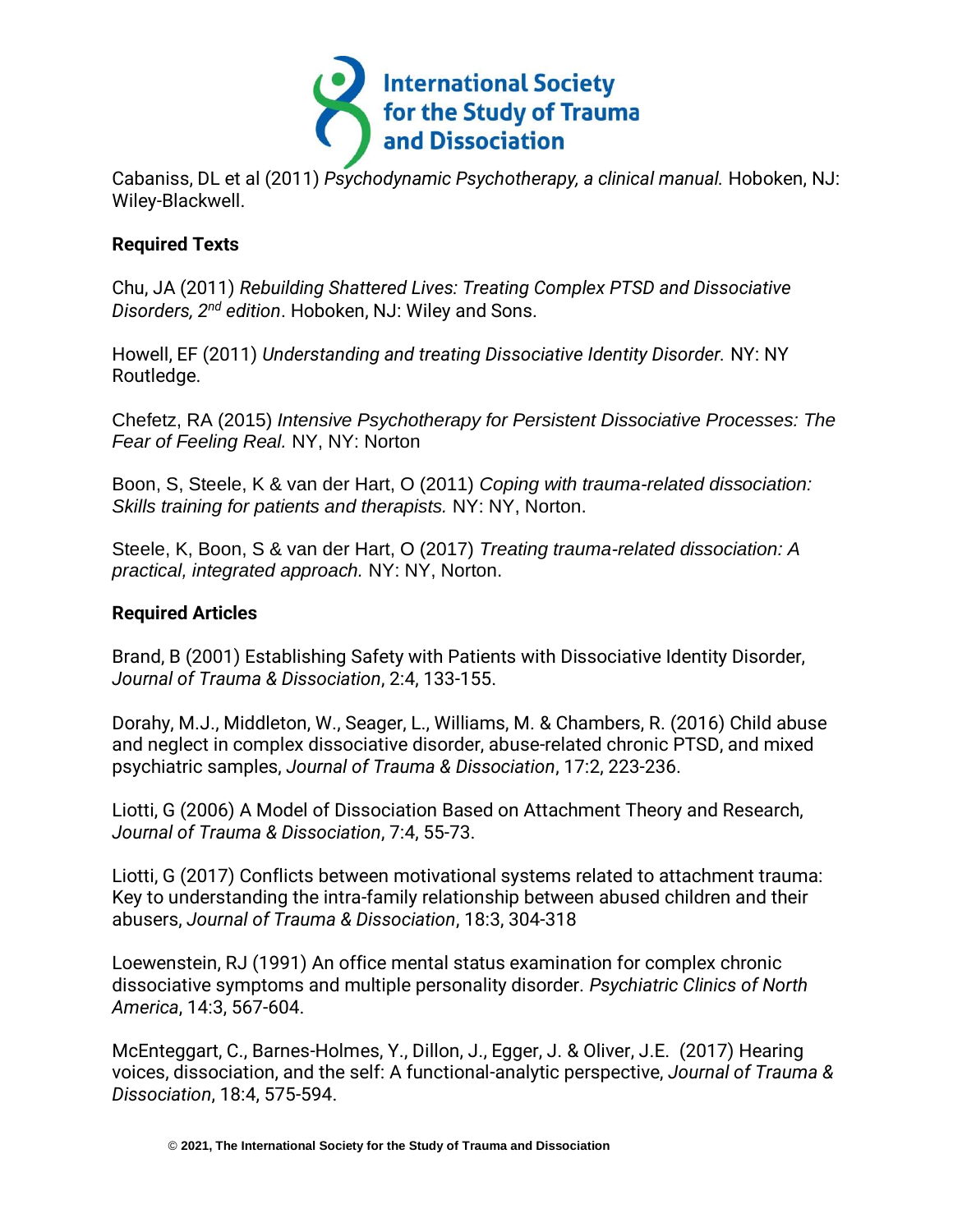

Myrick, A.C., Chasson, G.S., Lanius, R.A., Leventhal, B. & Brand, B.L. (2015) Treatment of Complex Dissociative Disorders: A Comparison of Interventions Reported by Community Therapists versus Those Recommended by Experts, *Journal of Trauma & Dissociation*, 16:1, 51-67.

Sachs, A. (2017) Through the lens of attachment relationship: Stable DID, active DID and other trauma-based mental disorders, *Journal of Trauma & Dissociation*, 18:3, 319-339.

Silberg, JL (2013) *The Child Survivor: Healing developmental trauma and dissociation*, NY: NY, Routledge, 1-13.

Chefetz, R.A. (2017) Issues in consultation for treatments with distressed activated abuser/protector self-states in dissociative identity disorder, *Journal of Trauma & Dissociation,* 18:3, 465-475.

Fraser, G. (2003) Fraser's "Dissociative Table Technique" Revisited, Revised: A Strategy for Working with Ego States in Dissociative Disorders and Ego-State Therapy, *Journal of Trauma and Dissociation*, 4:4, 5-28.

Turkus, JA and Kahler, Jennifer A (2006) Therapeutic Interventions in the Treatment of Dissociative Disorders. *Psychiatric Clinics of North America*, Volume 29, Issue 1, pp. 245-262

Butler, C., Dorahy, M.J. & Middleton, W. (2019) The Detachment and Compartmentalization Inventory (DCI): An assessment tool for two potentially distinct forms of dissociation, *Journal of Trauma & Dissociation*, 20:5, 526-547.

Dorahy, M.J., Lewis-Fernández, R., Krüger, C., Brand, B.L., Şar, V., Ewing, J., Martínez-Taboas, A., Stavropoulos, P. & Middleton, W. (2017) The role of clinical experience, diagnosis, and theoretical orientation in the treatment of posttraumatic and dissociative disorders: A vignette and survey investigation, *Journal of Trauma & Dissociation*, 18:2, 206-222.

Forner, C. (2019) What Mindfulness can learn about Dissociation and what Dissociation can learn from Mindfulness, *Journal of Trauma & Dissociation*, 20:1, 1-15.

Schimmenti, A. (2016) Dissociative experiences and dissociative minds: Exploring a nomological network of dissociative functioning, *Journal of Trauma & Dissociation*, 17:3, 338-361.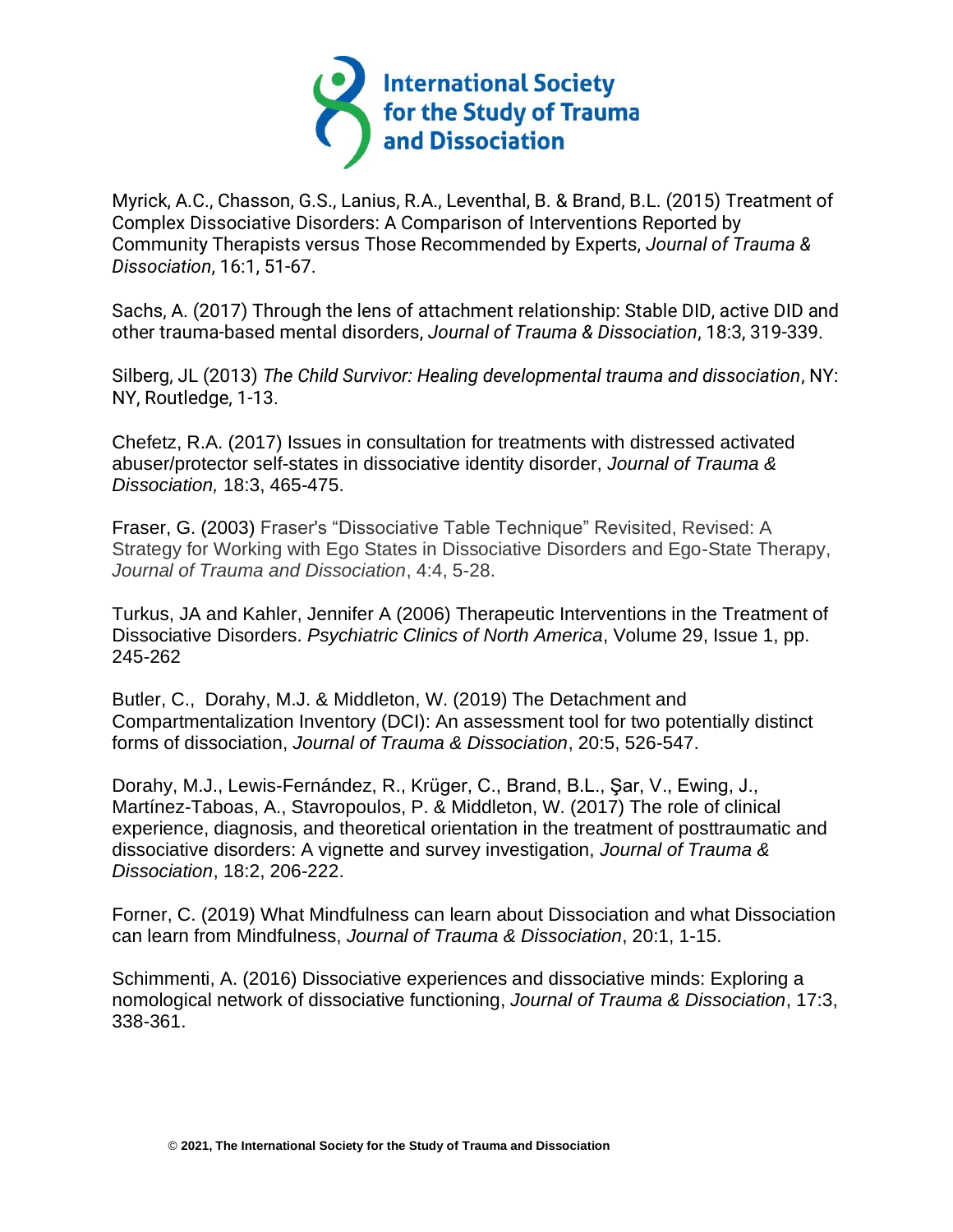

### **Additional Materials**

ISSTD Guidelines for Treating Dissociative Identity Disorder in Adults, Third Revision Memory Slides - O'Neil (with permission) Memory-Traumatic memory – Turkus (with permission) PCL-M for DSM-IV (11/1/94) Weathers, Litz, Huska, & Keane National Center for PTSD - Behavioral Science Division (public domain) The Dissociative Experiences Scale (DES-II), Bernstein, E and Putnam, F – public domain DES-Taxon (Excel spreadsheet to be emailed to students) The case of Harold (Parts 1a, 1b, 2, 3 and Harold's sleep diary) Pre-treatment slides – Turkus Powerpoint slides on Working with traumatic memory – O'Neil The integration continuum – Frankel Rules for blending – Frankel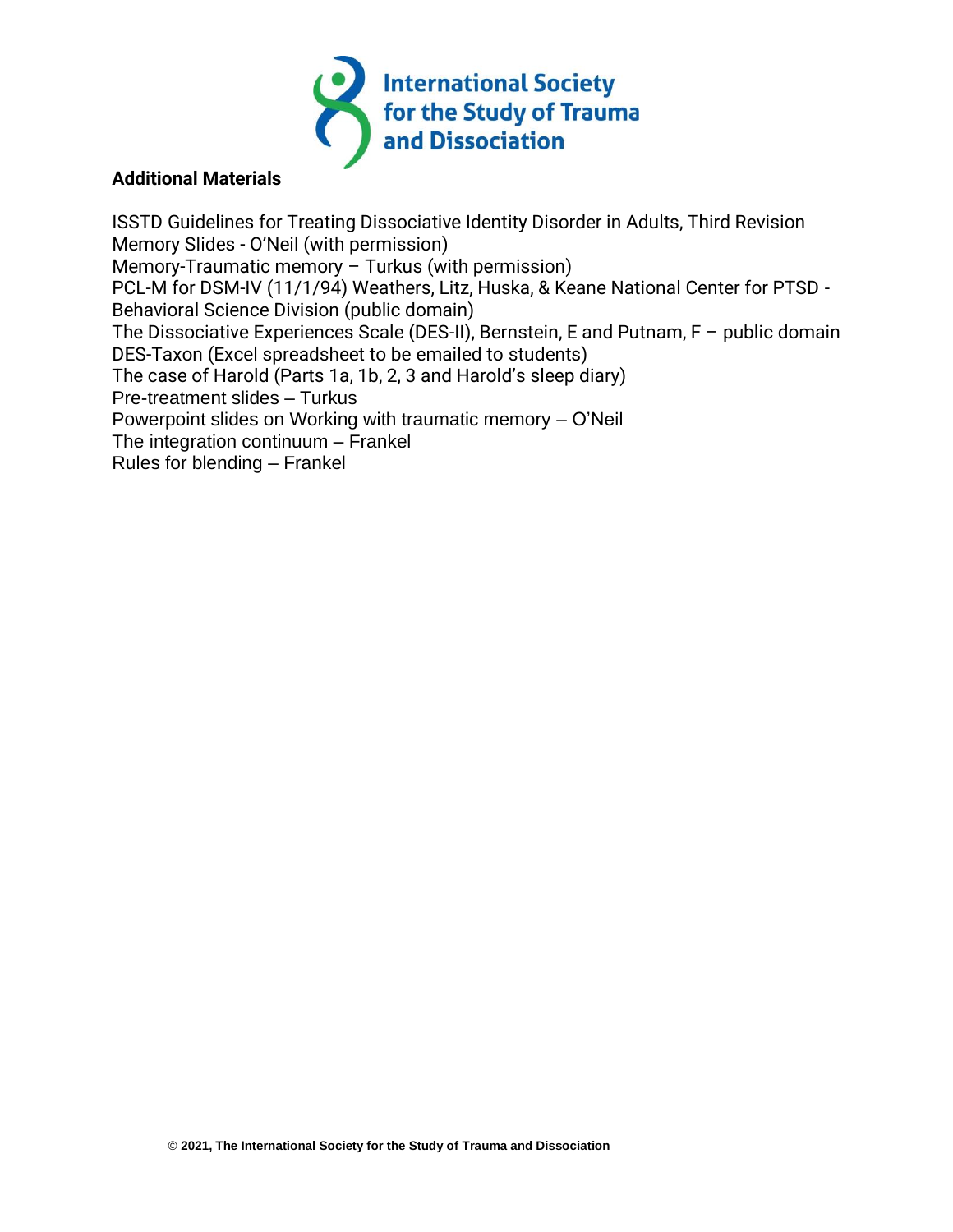

## International Society for the Study of Trauma and Dissociation Professional Training Program: From Complex Trauma to Dissociative Disorders Part I

## **Session One** – Content Level: Beginning and intermediate

*The International Society for the Study of Trauma and Dissociation (ISSTD) Guidelines for treating DID in adults A history of trauma and dissociation Attachment and dissociation*

Objectives:

- 1. Discuss the ISSTD Guidelines for treating DID in adults
- 2. Discuss the history of the understanding of dissociation and its antecedents
- 3. Discuss the interplay of dissociation, trauma and multiplicity within the dynamic unconscious
- 4. Explain the role of attachment in the development of dissociative disorders and the impact of other competing motivational systems

Readings:

- A. Chu, JA (2011) *Rebuilding Shattered Live: Treating Complex PTSD and Dissociative Disorders, 2nd edition*. Hoboken, NJ: Wiley and Sons, pp. 3-19 (Chapter 1).
- B. Howell, EF (2011) *Understanding and treating Dissociative Identity Disorder.* NY: NY Routledge, pp. 27-54 (Chapter 2).
- C. Chu, JA (2011) *Rebuilding Shattered Live: Treating Complex PTSD and Dissociative Disorders, 2nd edition*. Hoboken, NJ: Wiley and Sons, pp. 65-77 (Chapter 4)
- D. Liotti, G (2006) A Model of Dissociation Based on Attachment Theory and Research, *Journal of Trauma & Dissociation*, 7:4, 55-73.
- E. Liotti, G (2017) Conflicts between motivational systems related to attachment trauma: Key to understanding the intra-family relationship between abused children and their abusers, *Journal of Trauma & Dissociation*, 18:3, 304-318.

Additional Materials:

ISSTD Guidelines for Treating Dissociative Identity Disorder in Adults, Third Revision (2011)

Timed outline:

30 minutes: Introduction of students and instructors (not eligible for CEs) 10 minutes: Introduction of ISSTD Adult Treatment Guidelines & their importance 30 minutes: Discussion of Reading A - history of understanding of dissociation 60 minutes: Discussion of Readings B & C – interplay of trauma, dissociation and multiplicity and the unconscious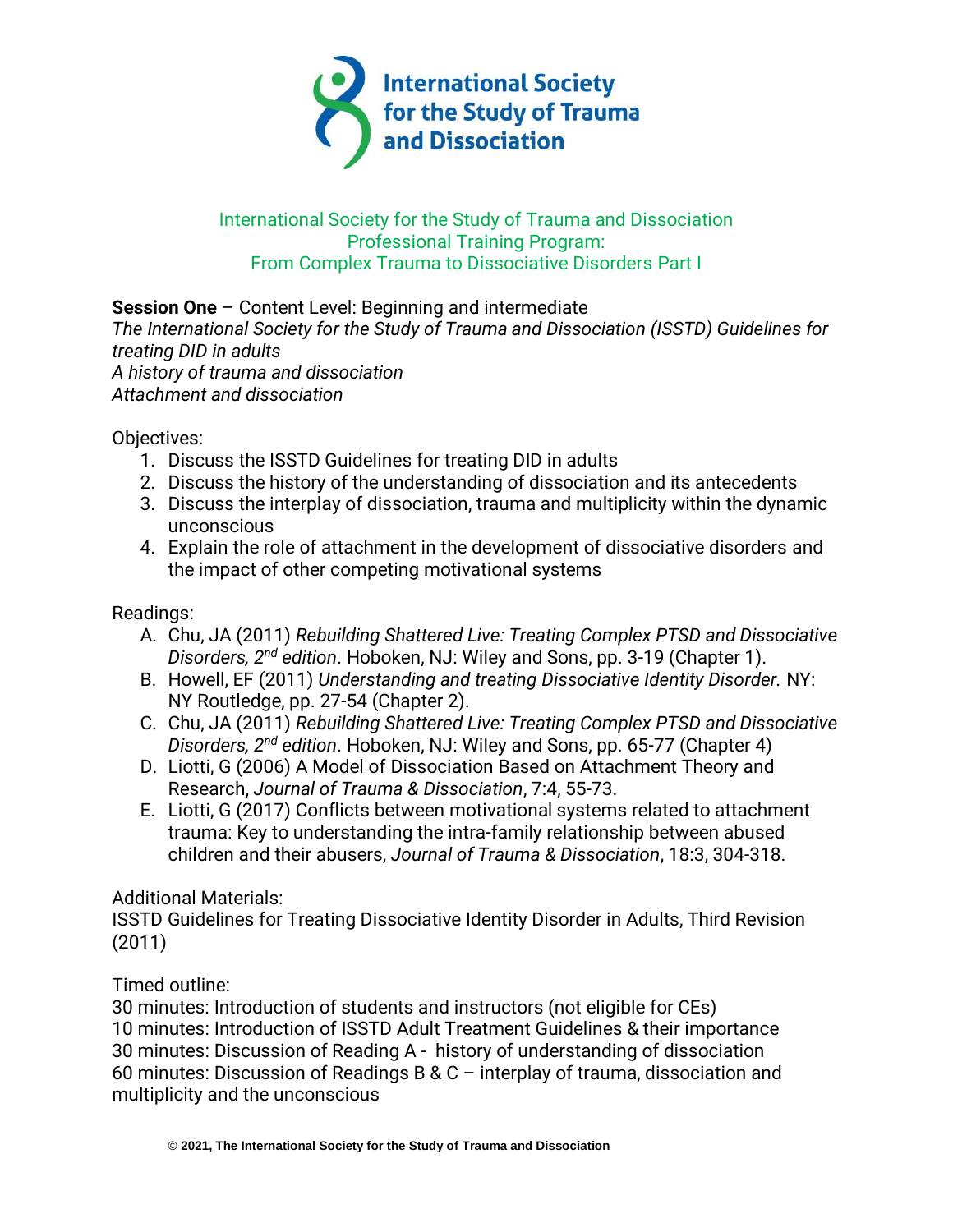

50 minutes: Discussion of Readings D & E – attachment and other motivational systems

**Session Two** – Content Level: Intermediate *From complex trauma to dissociation*

Objectives:

- 1. Discuss the effects of chronic trauma and victimization
- 2. Describe developmental trauma in children
- 3. Define and describe dissociation and its phenomena

Readings:

- A. Chu, JA (2011) *Rebuilding Shattered Live: Treating Complex PTSD and Dissociative Disorders, 2nd edition*. Hoboken, NJ: Wiley and Sons, pp. 20-40 (Chapter 2)
- B. Chu, JA (2011) *Rebuilding Shattered Live: Treating Complex PTSD and Dissociative Disorders, 2nd edition*. Hoboken, NJ: Wiley and Sons, pp. 41-64 (Chapter 3)
- C. DSM5 PTSD
- D. Silberg, JL (2013) *The Child Survivor: Healing developmental trauma and dissociation*, NY: NY, Routledge, pp. 1-13.
- E. Dorahy, M.J., Middleton, W., Seager, L., Williams, M. & Chambers, R. (2016) Child abuse and neglect in complex dissociative disorder, abuse-related chronic PTSD, and mixed psychiatric samples, *Journal of Trauma & Dissociation*, 17:2, 223-236.

Additional Materials:

Silberg, JL (2013) The Child Survivor: Healing developmental trauma and dissociation, NY: NY, Routledge, pp. 1-13.

Timed outline:

45 minutes: Discussion of Reading A & C –DSM5 PTSD, chronic/complex trauma and victimization

30 minutes: Discussion of Reading D - developmental trauma in children

45 minutes: Discussion of Reading C – dissociation and dissociative phenomena

30 minutes: Discussion of Reading E – impact of trauma and neglect in various research samples

**Session Three** – Content Level: Intermediate *Assessment and diagnosis of Dissociative Identity Disorder (and OSDD-1) Integrating theory into clinical work (Part 1a)*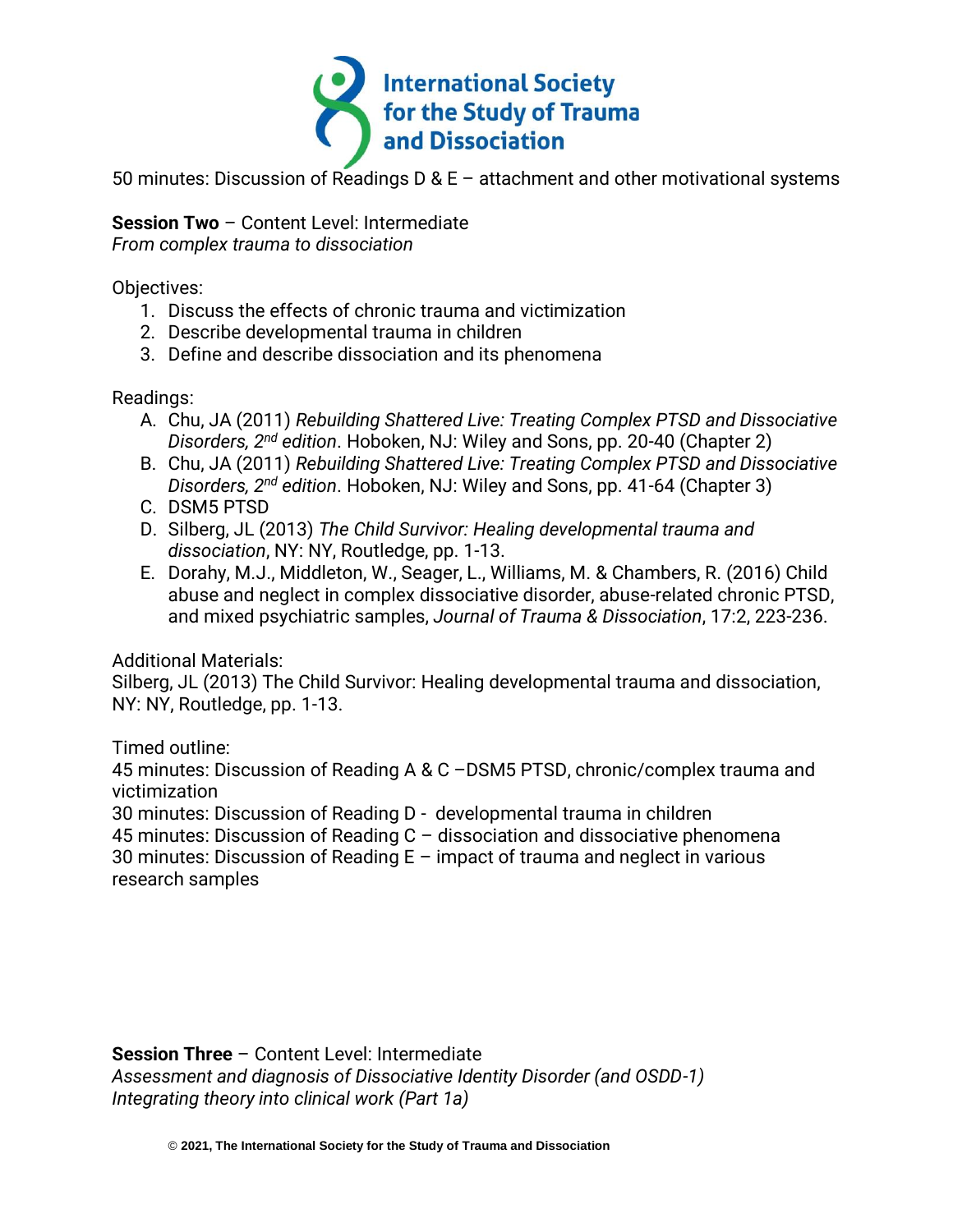

Objectives:

- 1. Define "index of suspicion" and describe subtle clues that may indicate a dissociative process, including hearing voices
- 2. Describe various assessment tools for dissociative disorders
- 3. Discuss the use of structured interviews in assessing dissociative disorders.
- 4. Apply theory from previous sessions to cases of Harold

Readings:

- A. Howell, EF (2011) *Understanding and treating Dissociative Identity Disorder.* NY: NY Routledge, pp. 147-165 (Chapter 8).
- B. Loewenstein, RJ (1991) An office mental status examination for complex chronic dissociative symptoms and multiple personality disorder. *Psychiatric Clinics of North America*, 14:3, 567-604.
- C. DSM5 Dissociative Disorders.
- D. McEnteggart, C., Barnes-Holmes, Y., Dillon, J., Egger, J. & Oliver, J.E. (2017) Hearing voices, dissociation, and the self: A functional-analytic perspective, *Journal of Trauma & Dissociation*, 18:4, 575-594.

Additional Materials:

Dissociative Experiences Scale II (DES-II) (DES-T Excel file sent as attachment for scoring)

PTSD Checklist – Civilian version (PCL-C)

Loewenstein, RJ (1991) An office mental status examination for complex chronic dissociative symptoms and multiple personality disorder. Psychiatric Clinics of North America, 14:3, 567-604.

The case of Harold: Part 1a and Harold's sleep diary

Timed outline:

45 minutes: Discussion of Readings A and C, and additional provided assessment tools – index of suspicion for dissociative disorders

30 minutes: Discussion of Readings C – use of structured interview

15 minutes: Discussion of Reading D – hearing voices and dissociation

60 minutes: Discussion of the Case of Harold, Part 1a using theory from past 3 classes

**Session Four –** Content Level: Intermediate *Trauma, dissociation and memory Integrating theory into clinical work (Part 1b)*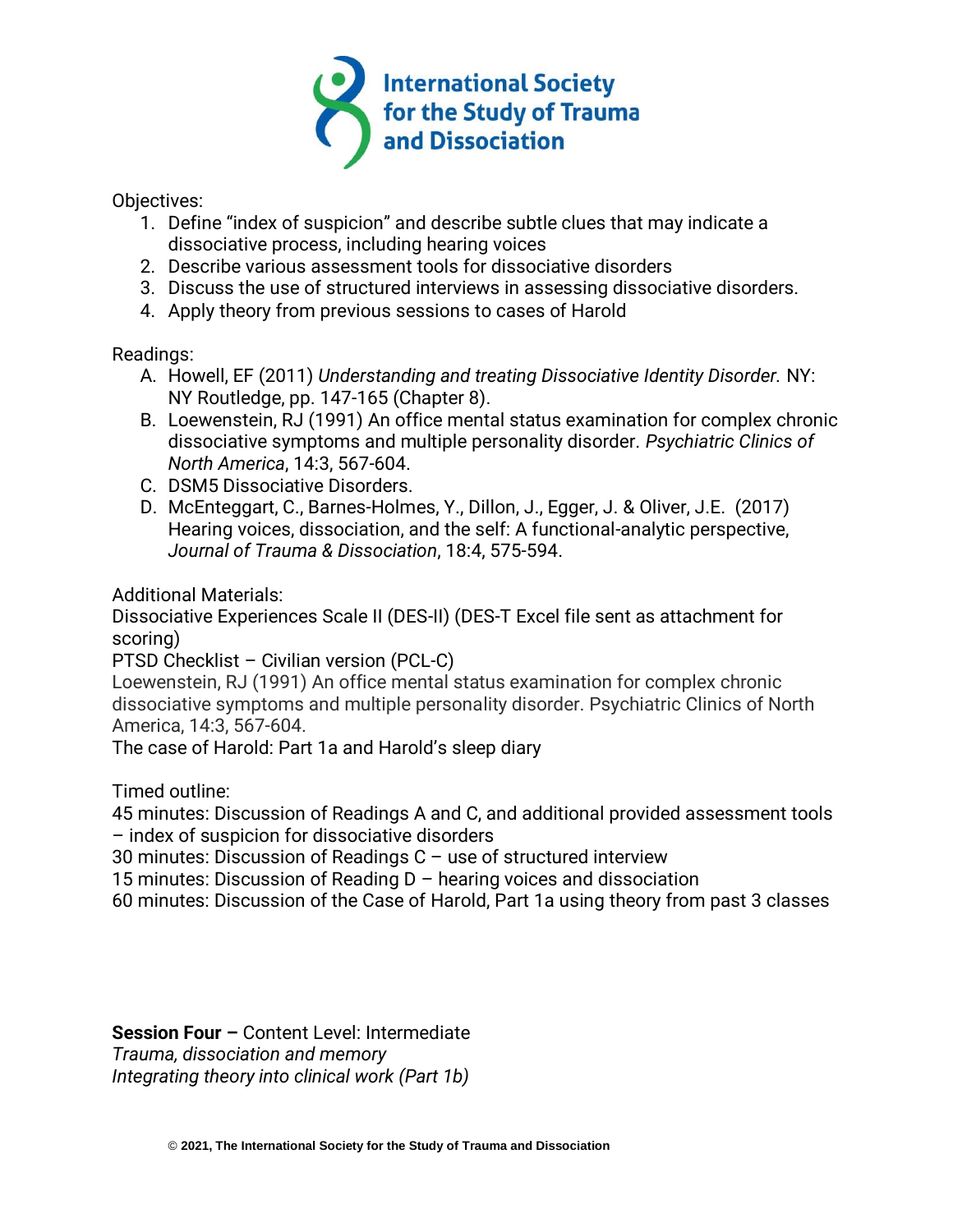

**Objectives** 

- 1. Outline the different forms of memory (implicit, explicit, declarative, autobiographical, etc.)
- 2. Discuss the effect of dissociation on memory
- 3. Apply theory from previous sessions to the case of Harold

Readings:

A. Chu, JA (2011) *Rebuilding Shattered Live: Treating Complex PTSD and Dissociative Disorders, 2nd edition*. Hoboken, NJ: Wiley and Sons, pp. 78-106 (Chapter 5).

Additional materials: Turkus PowerPoint on memory O'Neil PowerPoint on memory The case of Harold: Part 1b

Timed outline:

45 minutes: Discussion of O'Neil and Turkus PowerPoints on memory theory 30 minutes: Discussion of Readings A - effects of dissociation on memory 75 minutes: Discussion of the Case of Harold, Part 1b – memory and dissociation

**Session Five** – Content Level: Intermediate *Beginning therapy and its vicissitudes*

Objectives:

- 1. Define phase-oriented treatment of complex trauma and dissociative disorders
- 2. Discuss the rationale for phase-oriented treatment of dissociative disorders
- 3. Outline the issues in developing self-care in patients with dissociative disorders
- 4. Discuss the impact of training in dissociative disorders on the treatment of dissociative clients

Readings:

- A. Chu, JA (2011) *Rebuilding Shattered Live: Treating Complex PTSD and Dissociative Disorders, 2nd edition*. Hoboken, NJ: Wiley and Sons, pp. 109-128 (Chapter 6).
- B. Howell, EF (2011) *Understanding and treating Dissociative Identity Disorder.* NY: NY Routledge, pp. 167-185 (Chapter 9)
- C. Chu, JA (2011) *Rebuilding Shattered Live: Treating Complex PTSD and Dissociative Disorders, 2nd edition*. Hoboken, NJ: Wiley and Sons, pp. 129-146. (chapter 7)
- D. Myrick, A.C., Chasson, G.S., Lanius, R.A., Leventhal, B. & Brand, B.L. (2015) Treatment of Complex Dissociative Disorders: A Comparison of Interventions Reported by Community Therapists versus Those Recommended by Experts, *Journal of Trauma & Dissociation*, 16:1, 51-67.

Timed outline: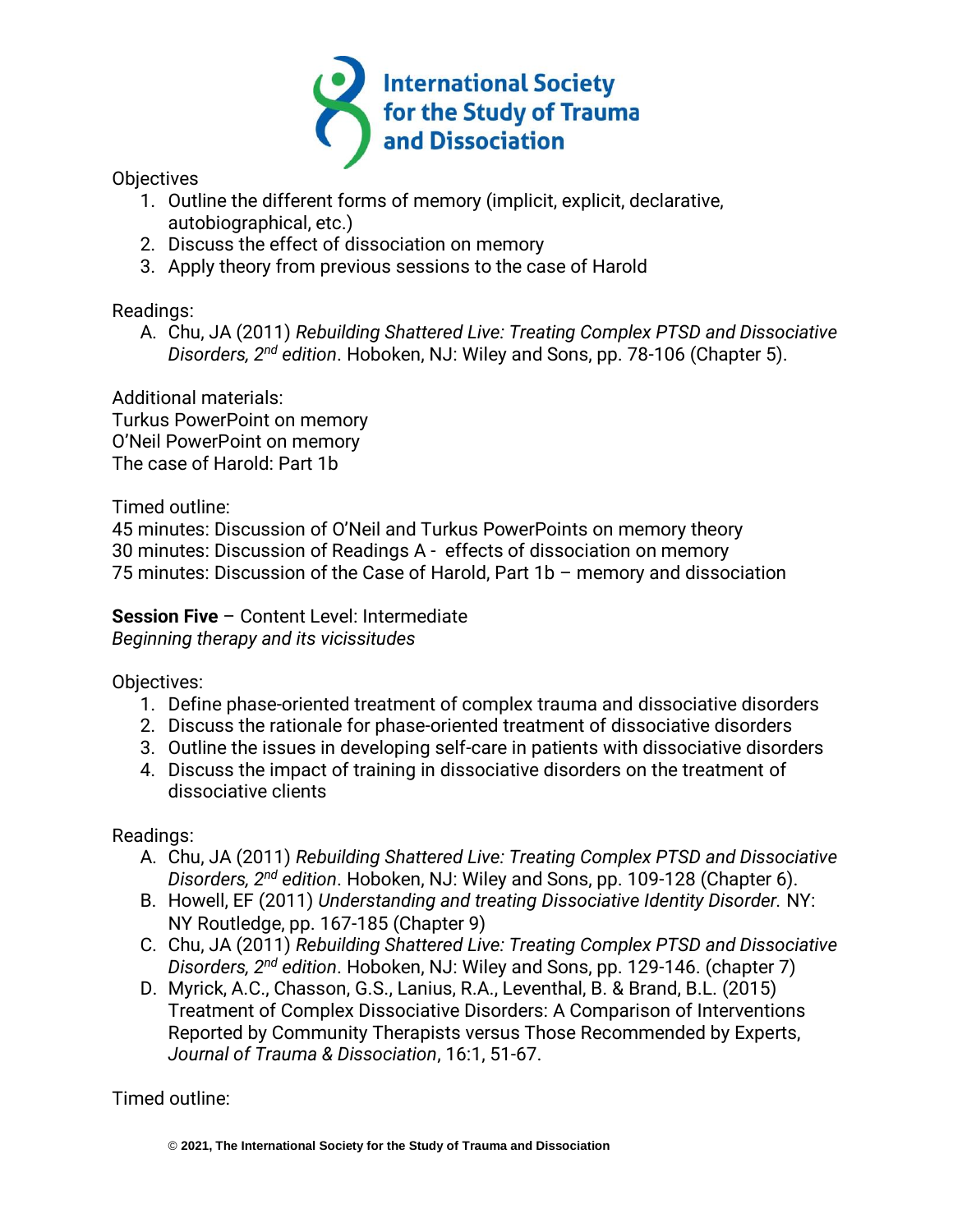

15 minutes: Discussion of Readings A and B – defining phase oriented treatment of dissociative disorders

45 minutes: Discussion of Readings A and B - rationales for phase oriented treatment of complex trauma and dissociative disorders

60 minutes: Discussion of Readings C – developing self-care in clients/patients 30 minutes: Discussion of Reading D– research into patient care and traumadissociation-informed therapist

**Session Six** – Content Level: Intermediate *Beginning therapy and its vicissitudes (continued) Integrating theory into clinical work (Part 2)*

Objectives:

- 1. Discuss the role of safety in the first stage of treatment in patients with dissociative disorders
- 2. Describe the need for and use of containment in treating dissociative disorder patients
- 3. Apply theory from previous sessions to the cases of Harold

Readings:

- A. Brand, B (2001) Establishing Safety with Patients with Dissociative Identity Disorder, *Journal of Trauma & Dissociation*, 2:4, 133-155.
- B. Chu, JA (2011) *Rebuilding Shattered Live: Treating Complex PTSD and Dissociative Disorders, 2nd edition*. Hoboken, NJ: Wiley and Sons, pp. 147-159 (Chapter 8)

# Additional Materials:

Brand, B (2001) Establishing Safety with Patients with Dissociative Identity Disorder, *Journal of Trauma & Dissociation,* 2:4, 133-155 The case of Harold, Part 2

Timed outline: 30 minutes: Discussion of Reading A – establishing safety 30 minutes: Discussion of Readings B - containment 90 minutes: Discussion of the Case of Harold, Part 2 – stage one stabilization

**Session Seven** – Content Level: Intermediate

*The treatment frame and beyond*

Objectives: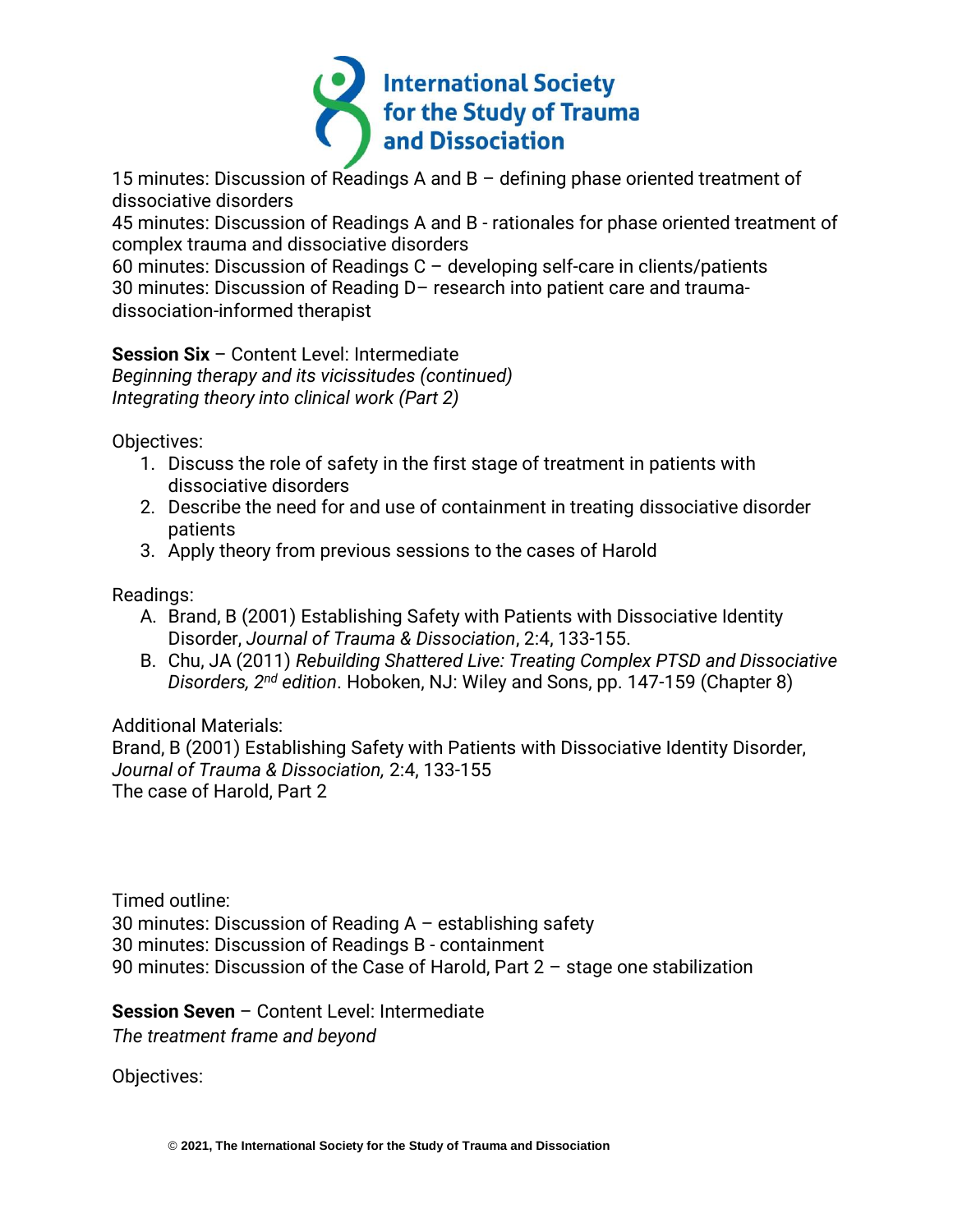

- 1. Discuss the relational dilemmas in treating complex trauma and dissociative disorders
- 2. Describe and discuss the outcomes of chronic disempowerment as they are played out in therapy with dissociative disorder and complex trauma patients
- 3. Describe and discuss the need for good boundaries in treating dissociative disorder patients.
- 4. Discuss the impact of attachment in therapeutic relationship with DID clients/patients

Readings:

- A. Chu, JA (2011) *Rebuilding Shattered Live: Treating Complex PTSD and Dissociative Disorders, 2nd edition*. Hoboken, NJ: Wiley and Sons, pp. 160-174 (Chapter 9)
- B. Chu, JA (2011) *Rebuilding Shattered Live: Treating Complex PTSD and Dissociative Disorders, 2nd edition*. Hoboken, NJ: Wiley and Sons, pp. 175-190 (Chapter 10)
- C. Chu, JA (2011) *Rebuilding Shattered Live: Treating Complex PTSD and Dissociative Disorders, 2nd edition*. Hoboken, NJ: Wiley and Sons, pp. 191-203 (chapter 11)
- D. Sachs, A. (2017) Through the lens of attachment relationship: Stable DID, active DID and other trauma-based mental disorders, *Journal of Trauma & Dissociation*, 18:3, 319-339.

Timed outline:

45 minutes: Discussion of Reading A – complexities of therapeutic relationships 30 minutes: Discussion of Reading B - chronic disempowerment and its role in therapeutic relationships

45 minutes: Discussion of Reading C – boundary maintenance

30 minutes: Discussion of Reading D – research on attachment in DID and therapeutic relationships

# **Session Eight** – Content Level: Intermediate

*Treating Dissociative Identity Disorder*

*Integrating theory with clinical work (Part 3)*

*Future directions in trauma and dissociation (intro to Level II course, part II)*

Objectives:

- 1. Outline some of the special features of treating DID patients
- 2. Identify some of the controversies and future direction in the treatment of dissociative disorder patients.
- 3. Apply theory from previous sessions to the cases of Harold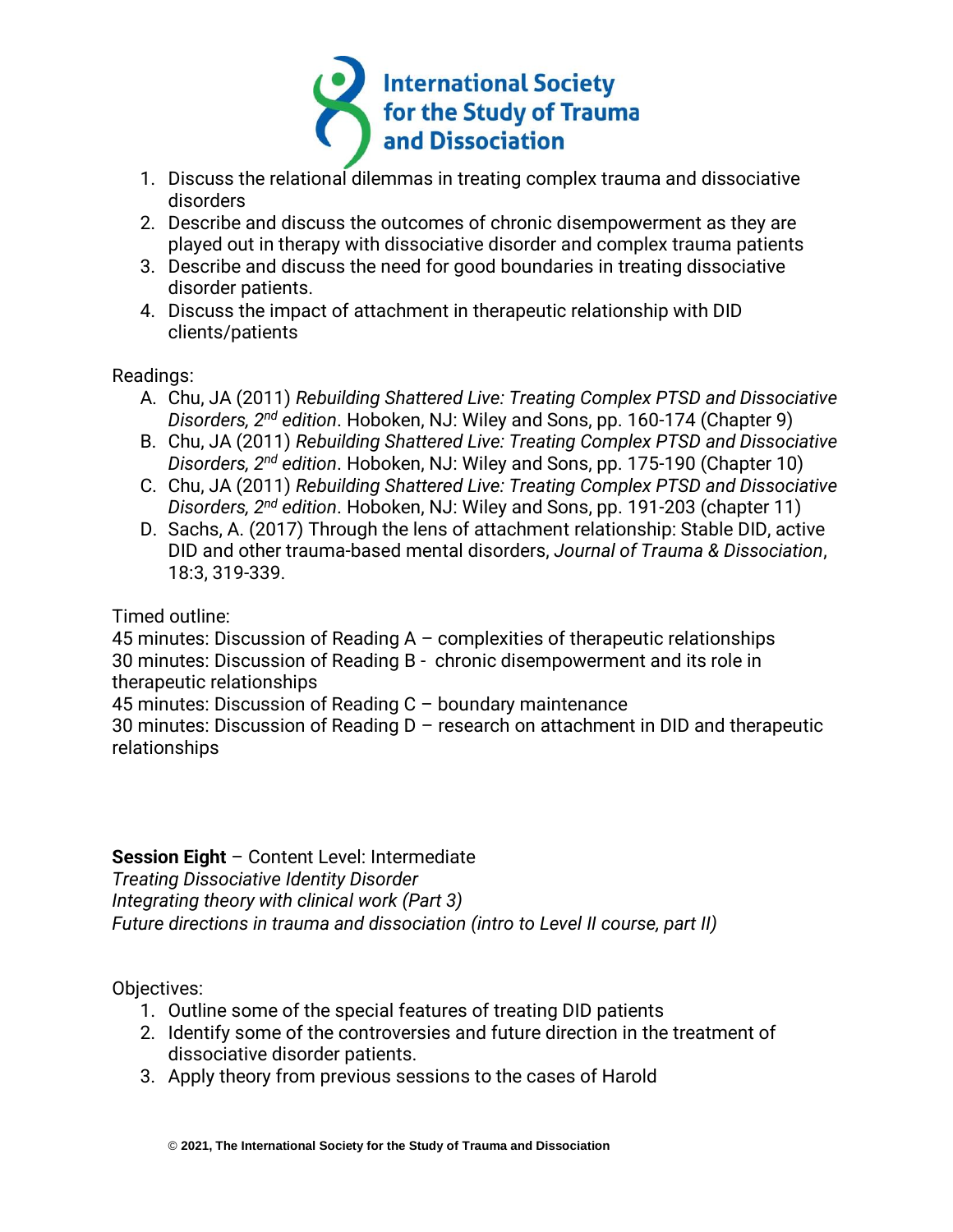

Readings:

- A. Chu, JA (2011) *Rebuilding Shattered Live: Treating Complex PTSD and Dissociative Disorders, 2nd edition*. Hoboken, NJ: Wiley and Sons, pp. 207-227 (Chapter 12)
- B. Chu, JA (2011) *Rebuilding Shattered Live: Treating Complex PTSD and Dissociative Disorders, 2nd edition*. Hoboken, NJ: Wiley and Sons, pp. 255-272 (Chapter 15)

Additional Materials: The case of Harold, Part 3

Timed outline:

45 minutes: Discussion of Reading A – some special issues in working with DID 45 minutes: Discussion of Reading B – dealing with controversies in treatment of DID clients/patients and future directions of treatment of DID 90 minutes: Discussion of the Case of Harold, Part 3

**Session Nine** – Content Level: Intermediate *Opening treatment of dissociative disorders*

Objectives:

- 1. Discuss dissociative parts or self-states theory as it applies to dissociative disorders
- 2. Identify different types of parts or self-states and their roles in the internal organization of the mind in dissociative disorders
- 3. Discuss the theories of detachment and compartmentalization in dissociation
- 4. Describe important factors in opening the treatment of dissociative disorders clients/patients
- 5. Apply theory to case material provided by the students and instructor

Readings:

- A. Howell, EF (2011) *Understanding and treating Dissociative Identity Disorder: A Relational Approach.* NY: NY Routledge, Chapter 1, pp. 15-26.
- B. Howell, EF (2011) *Understanding and treating Dissociative Identity Disorder: A Relational Approach*. NY: NY Routledge, Chapter 3, pp. 55-71.
- C. Chefetz, RA (2015) *Intensive Psychotherapy for Persistent Dissociative Processes: The Fear of Feeling Real.* NY, NY: Norton, Chapter 4, pp. 96-132.
- D. Butler, C., Dorahy, M.J. & Middleton, W. (2019) The Detachment and Compartmentalization Inventory (DCI): An assessment tool for two potentially distinct forms of dissociation, *Journal of Trauma & Dissociation*, 20:5, 526-547.

Additional Materials:

Turkus, J. (unpublished): Slides on pre-treatment.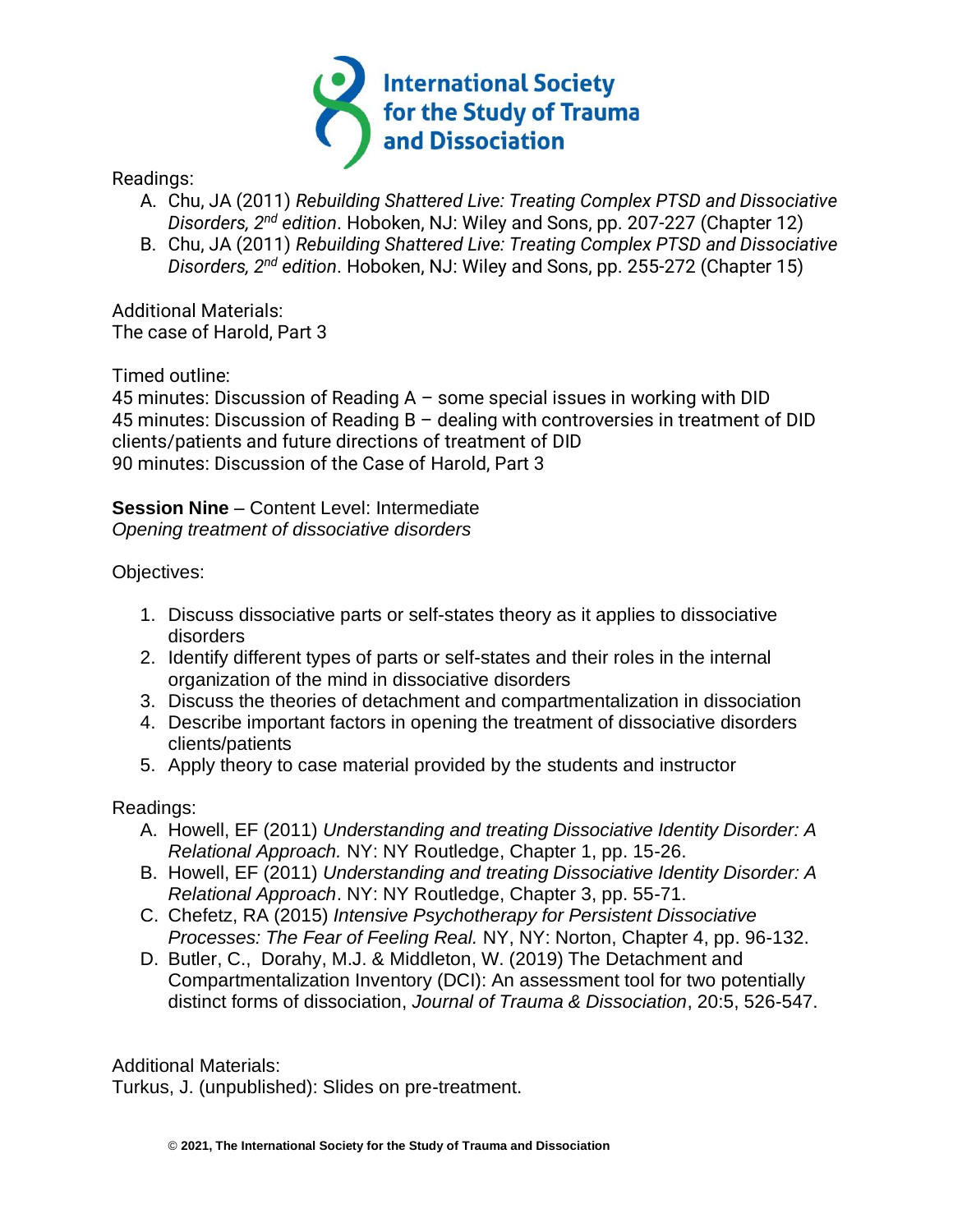

Individual instructors may provide material from own patients to illustrate the beginning of treatment of dissociative disorders. The material may be in any format including verbal discussion, PowerPoint presentation, handout, video, etc.

Timed outline:

30 minutes: Introduction of students and instructors (not eligible for CEs)

15 minutes: Discussion of Readings A & B – ego- or self-states in dissociative disorders

15 minutes: Discussion of Readings A & B – role of self-states in the internal organization of the mind in dissociative disorders

30 minutes: Discussion of Reading D – detachment and compartmentalization

30 minutes: Discussion of Readings C and Turkus slides – opening of treatment

60 minutes: Discussion of application of readings to disguised case material from students

**Session Ten** – Content Level: Intermediate *Dissociation, trauma and disorganized attachment*

Objectives:

- 1. Discuss the role of trauma in the etiology of dissociative disorders
- 2. Discuss attachment theory and the role of disorganized attachment in the etiology of dissociative disorders
- 3. Apply theory to case material provided by the students and instructor

Readings:

- A. Howell, EF (2011) *Understanding and treating Dissociative Identity Disorder: A Relational Approach*. NY: NY Routledge, Chapter 4, pp. 73-84.
- B. Howell, EF (2011 *Understanding and treating Dissociative Identity Disorder: A Relational Approach,* NY: NY Routledge, Chapter 5, pp. 85-108.

Timed outline:

45 minutes: Discussion of Reading A – complex trauma in dissociative disorders 45 minutes: Discussion of Reading B - attachment theory and disorganized attachment in dissociative disorders

60 minutes: Discussion of application of theories in A and B to disguised case material from students

**Session Eleven** – Content Level: Intermediate and advanced Dissociation, emotion and neurobiology

Objectives:

1. Discuss the neural processes related to dissociative experiences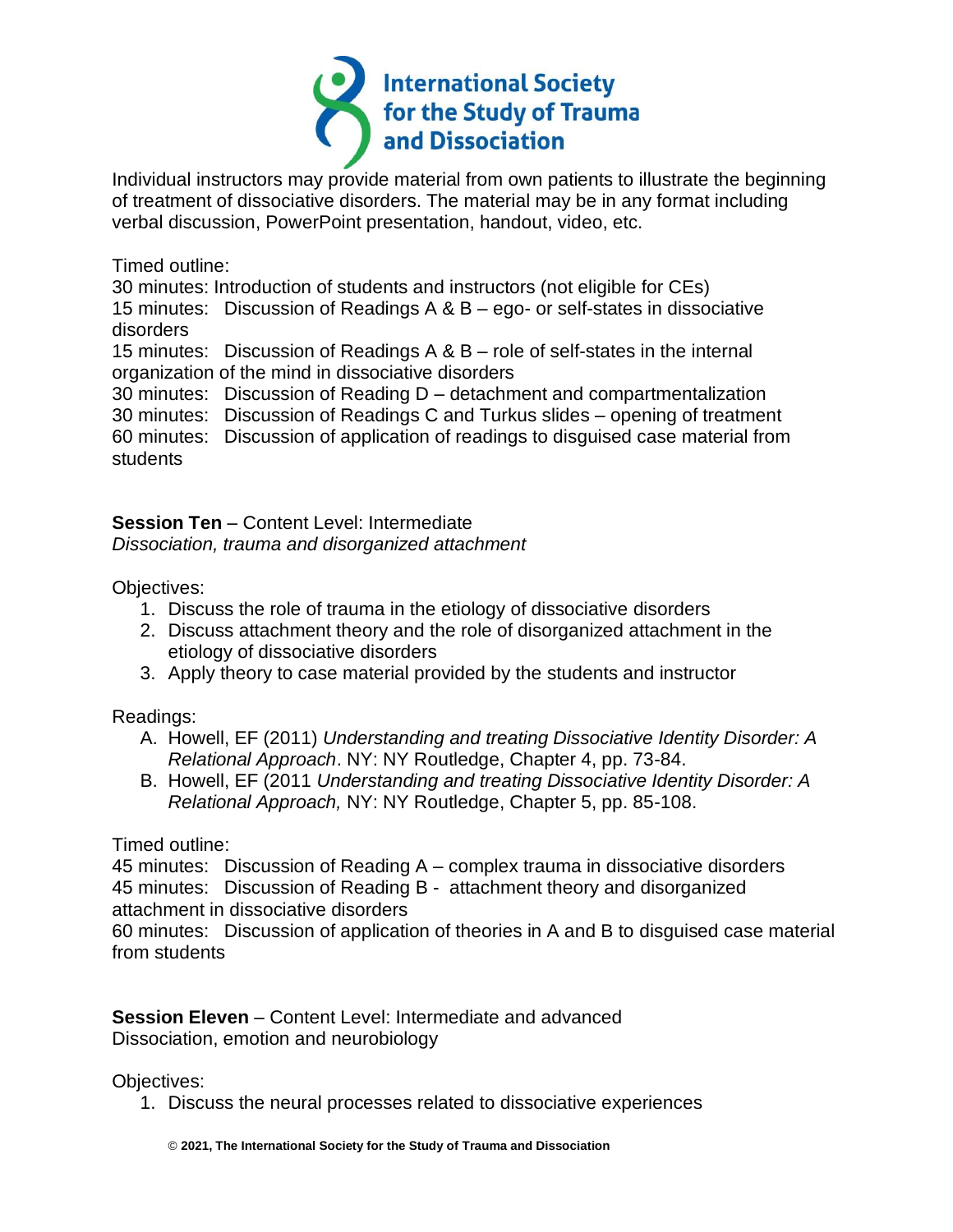

- 2. Define and discuss affect, feelings and emotions
- 3. Discuss the centrality of emotion in the treatment of dissociative disorders
- 4. Apply theory to case material provided by the students and instructor

### Readings

- A. Chefetz, RA (2015) *Intensive Psychotherapy for Persistent Dissociative Processes: The Fear of Feeling Real.* NY, NY: Norton, Chapter 5, pp. 133-177.
- B. Howell, EF (2011) *Understanding and treating Dissociative Identity Disorder: A Relational Approach*, NY: NY Routledge, Chapter 6, pp. 109-131.

Timed outline:

45 minutes: Discussion of Reading B – neural processes related to dissociative experiences

25 minutes: Discussion of Reading A – affect, feelings and emotions

20 minutes: Discussion of Reading A – centrality of emotion in treatment

60 minutes: Discussion of application of theories in A and B to disguised case material from students

**Session Twelve** – Content Level: Intermediate and advanced Self (ego) states: A hallmark of DID

Objectives:

- 1. Recognize and distinguish self- self (ego)-states (parts) as they occur in dissociative disorders
- 2. Discuss self (ego)-states (parts) from psychodynamic theories of mind
- 3. Discuss the research findings of the impact of dissociation on intrapsychic and interpersonal functioning
- 4. Apply theory to case material provided by the students and instructor

## Readings

- A. Howell, EF (2011 *Understanding and treating Dissociative Identity Disorder: A Relational Approach*, NY: NY Routledge, Chapter 7, pp. 133-144.
- B. Chefetz, RA (2015) *Intensive Psychotherapy for Persistent Dissociative Processes: The Fear of Feeling Real*. NY, NY: Norton, Chapter 3, pp. 57-95.
- C. Schimmenti, A. (2016) Dissociative experiences and dissociative minds: Exploring a nomological network of dissociative functioning, *Journal of Trauma & Dissociation,* 17:3, 338-361.

Timed outline:

30 minutes: Discussion of Readings A – self (ego-states) through the psychodynamic theories of mind

30 minutes: Discussion of Readings B- ego states in dissociative disorders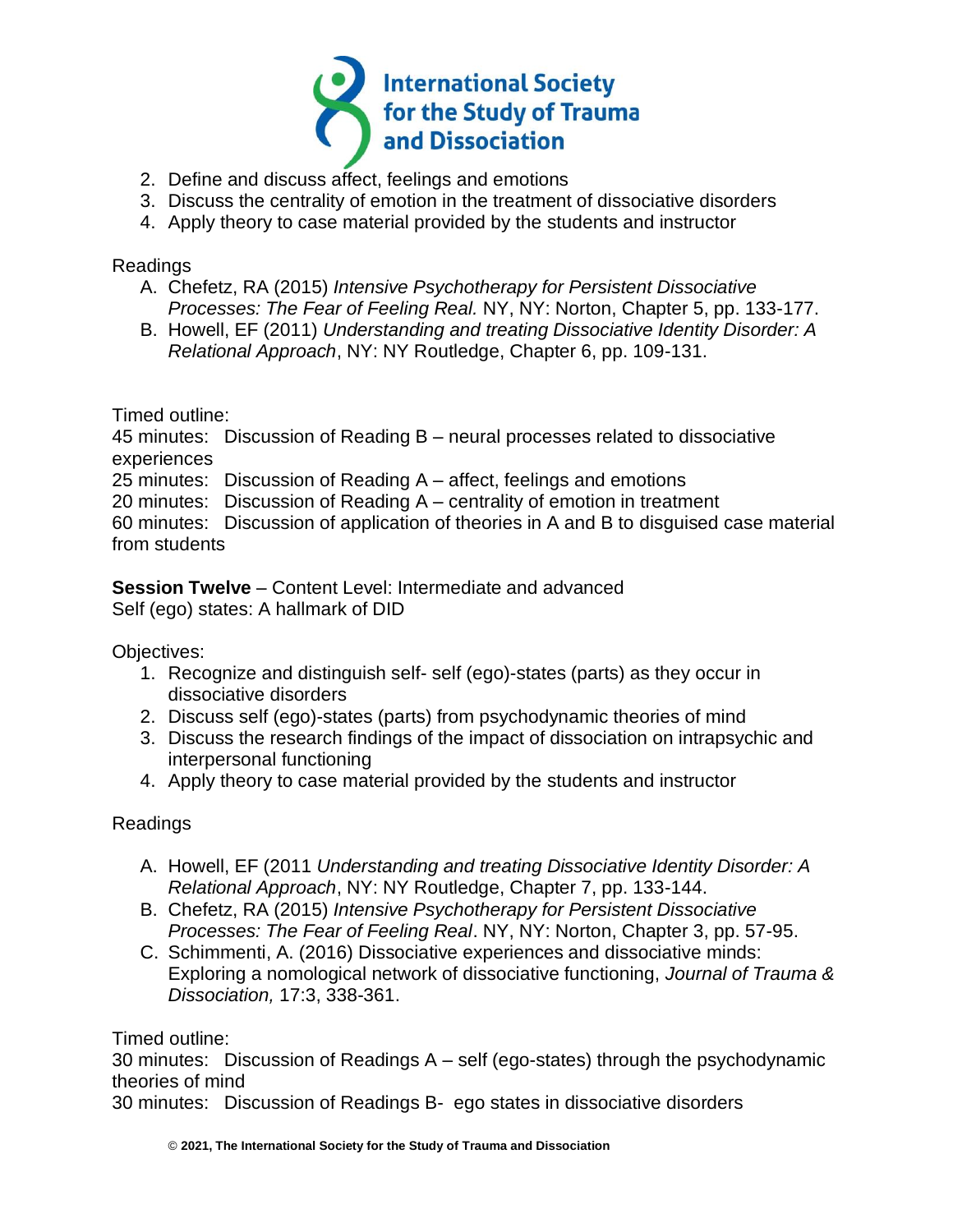

30 minutes: Discussion of Readings C- dissociation's impact on intrapsychic and interpersonal functioning

60 minutes: Discussion of application of theory to disguised disguised case material from students

**Session Thirteen** – Content Level: Intermediate and advanced

*Treatment and techniques Internal communication, collaboration (Discussion on use of workbooks and cautions concerning "manualization" of treatment)*

Objectives:

- 1. Discuss the importance of taking dissociation in account when applying therapeutic modalities to clients with complex trauma and dissociation
- 2. Summarize overall treatment strategies in phase oriented work with DID clients
- 3. Discuss the use of techniques specific to working with DID, such as developing internal communications, collaboration, cooperation, etc.
- 4. Describe the use of Treatment Manuals and identify possible pitfalls
- 5. Apply theory to case material provided by the students and instructor

# Readings

- A. Howell, EF (2011 *Understanding and treating Dissociative Identity Disorder: A Relational Approach,* NY: NY Routledge, Chapter 10, pp. 187-209.
- B. Turkus, JA and Kahler, Jennifer A (2006) Therapeutic Interventions in the Treatment of Dissociative Disorders. *Psychiatric Clinics of North America,* 29:1, 245-262.
- C. Dorahy, M.J., Lewis-Fernández, R., Krüger, C., Brand, B.L., Şar, V., Ewing, J., Martínez-Taboas, A., Stavropoulos, P. & Middleton, W. (2017) The role of clinical experience, diagnosis, and theoretical orientation in the treatment of posttraumatic and dissociative disorders: A vignette and survey investigation, *Journal of Trauma & Dissociation*, 18:2, 206-222.
- D. Boon, S, Steele, K & van der Hart, O (2011) *Skills training for patients and therapists*. NY: NY, Norton, Chapter 7, pp. 70-81.
- E. Boon, S, Steele, K & van der Hart, O (2011) *Skills training for patients and therapists.* NY: NY, Norton, Chapter 25, pp. 301-313.
- F. Boon, S, Steele, K & van der Hart, O (2011) *Skills training for patients and therapists.* NY: NY, Norton, Chapter 26, pp. 323-333.

Timed outline:

15 minutes: Discussion of Reading B and C – understanding the impact of dissociation when applying therapeutic modalities to treatment

5 minutes: Discussion and cautions on the use of treatment manuals

40 minutes: Discussion of Readings A, B and C – overall treatment strategies and phase oriented treatment

60 minutes: Discussion of Readings A, B, D, E and F – specific treatment strategies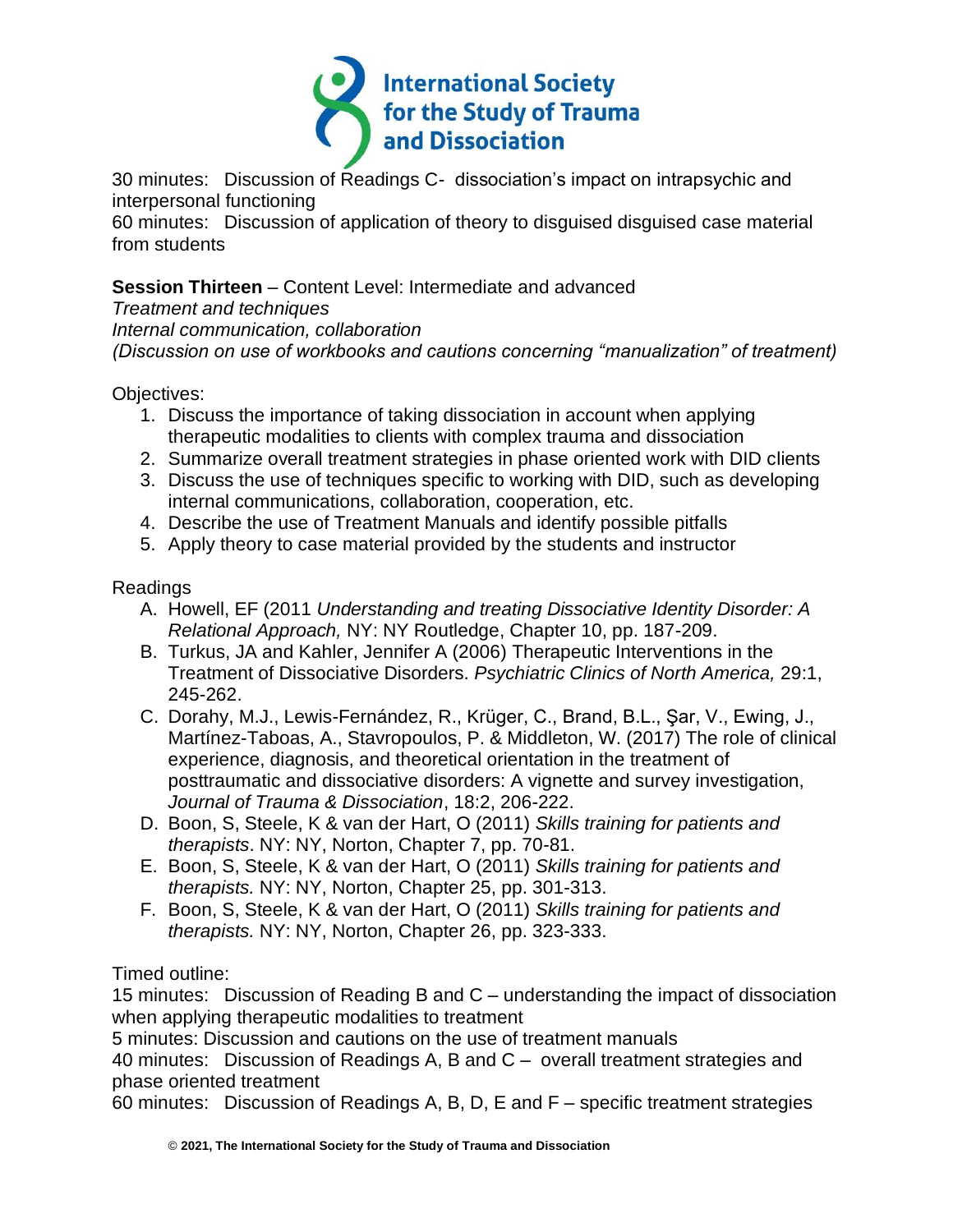

30 minutes: Discussion of application of theory and techniques to disguised case material from students

**Session Fourteen** – Content Level: Intermediate and advanced *Specific techniques for dissociative disorders: Stage One Safety, self-care, functionality Suicidality and self-injury in dissociative disorders*

Objectives:

- 1. Identify methods for developing a sense of safety with DID patients
- 2. Discuss various aspects of daily self-care and how to encourage a structured daily routine with DID patients
- 3. Describe the differences between suidicality and self-harm in DID patients and develop strategies for dealing with each
- 4. Apply theory to case material provided by the students and instructors

Readings:

- A. Boon, S, Steele, K & van der Hart, O (2011) *Coping with trauma-related dissociation: Skills training for patients and therapists*. NY: NY, Norton, Chapter 8, pp. 82-89
- B. Boon, S, Steele, K & van der Hart, O (2011) *Coping with trauma-related dissociation: Skills training for patients and therapists*. NY: NY, Norton, Chapter 9, pp. 97-110
- C. Boon, S, Steele, K & van der Hart, O (2011) *Coping with trauma-related dissociation: Skills training for patients and therapists*. NY: NY, Norton, Chapter 10, pp. 111-122
- D. Boon, S, Steele, K & van der Hart, O (2011) *Coping with trauma-related dissociation: Skills training for patients and therapists*. NY: NY, Norton, Chapter 26, pp. 314-322.
- E. Howell, EF (2011 *Understanding and treating Dissociative Identity Disorder: A Relational Approach,* NY: NY Routledge, Chapter 14, pp. 249-263.

Timed outline:

30 minutes: Discussion of Reading A – developing safety

30 minutes: Discussion of Readings B and C – daily self-care, sleep and routine

30 minutes: Discussion of Readings D and E – self-harm and suicidality

60 minutes: Discussion of application of theory and techniques to disguised case material from students

**Session Fifteen** – Content Level: Intermediate and advanced *Specific techniques for dissociative disorders: Stage One (continued) Affect and sensate regulation Conflict resolution and working with angry and persecutory self-states*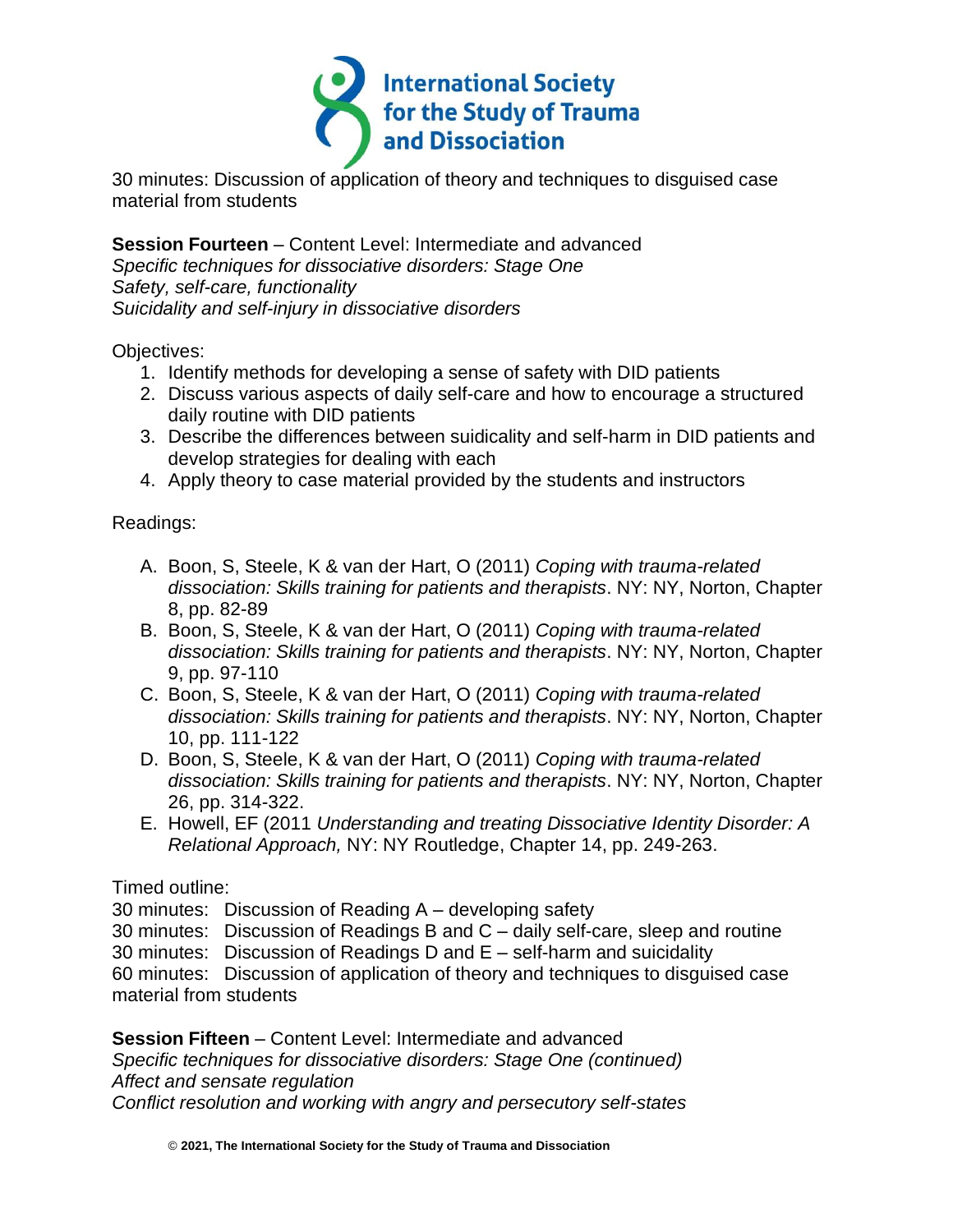

#### *Mindfulness*

Objectives:

- 1. Describe the window of tolerance and affect regulation and apply it to DID clients
- 2. Discuss techniques for working with anger, fear, shame and guilt with DID clients
- 3. Outline methods of conflict resolution with self (ego)-states and with angry and/or persecutory self (ego) –states
- 4. Discuss mindfulness and dissociation
- 5. Apply theory to case material provided by the students and instructor

### Readings:

- A. Boon, S, Steele, K & van der Hart, O (2011) *Coping with trauma-related dissociation: Skills training for patients and therapists*. NY: NY, Norton, Chapter 18, pp. 213-225
- B. Boon, S, Steele, K & van der Hart, O (2011) *Coping with trauma-related dissociation: Skills training for patients and therapists*. NY: NY, Norton, Chapter 22, pp. 263-276.
- C. Boon, S, Steele, K & van der Hart, O (2011) *Coping with trauma-related dissociation: Skills training for patients and therapists*. NY: NY, Norton, Chapter 23, pp. 277-286.
- D. Boon, S, Steele, K & van der Hart, O (2011) *Coping with trauma-related dissociation: Skills training for patients and therapists*. NY: NY, Norton, Chapter 24, pp. 287-300.
- E. Howell, EF (2011 *Understanding and treating Dissociative Identity Disorder: A Relational Approach,* NY: NY Routledge, Chapter 11, pp. 211-223
- F. Forner, C. (2019) What Mindfulness can learn about Dissociation and what Dissociation can learn from Mindfulness, *Journal of Trauma & Dissociation*, 20:1, 1-15.

Timed outline:

15 minutes: Discussion of Reading A – window of tolerance and affect regulation

45 minutes: Discussion of Readings B, C and D – working with anger, fear, shame and guilt

30 minutes: Discussion of Reading E – dealing with angry and/or persecutory ego states

15 minutes: Discussion of Reading F – using mindfulness with DID clients

45 minutes: Discussion of application of theory and techniques to disguised case material from students

**Session Sixteen** – Content Level: Intermediate and advanced

*Specific techniques for dissociative disorders: Stages two and three Memory work and abreaction Integration techniques*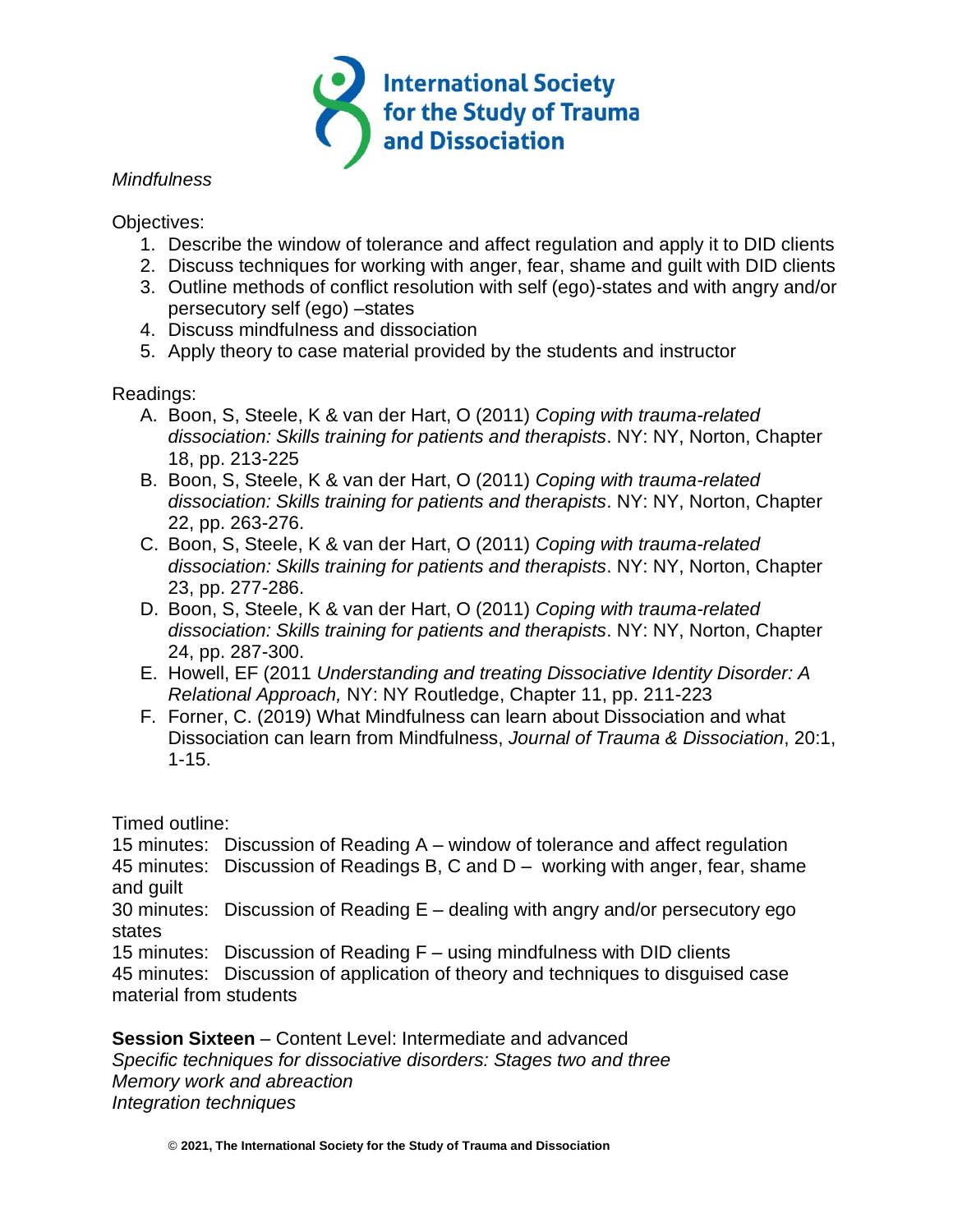

*Dissociative disorders in consultation*

Objectives:

- 1. Discuss various techniques for working with traumatic memory in stage two treatment of DID
- 2. Discuss the integration continuum and describe various techniques for integration with DID clients
- 3. Discuss how dissociative disorders inform consultation and how consultation informs treatment of dissociative disorders
- 4. Apply theory to case material provided by the students and instructor

Readings:

- A. Fraser, G. (2003) Fraser's "Dissociative Table Technique" Revisited, Revised: A Strategy for Working with Ego States in Dissociative Disorders and Ego-State Therapy, *Journal of Trauma and Dissociation* 4:4, 5-28.
- B. Steele, K, Boon, S & van der Hart, O (2017) *Treating trauma-related dissociation: A practical, integrated approach.* NY: NY, Norton. Chapter 20, pp. 419-435.
- C. Steele, K, Boon, S & van der Hart, O (2017) *Treating trauma-related dissociation: A practical, integrated approach.* NY: NY, Norton. Chapter 21, pp. 436-461.
- D. Steele, K, Boon, S & van der Hart, O (2017) *Treating trauma-related dissociation: A practical, integrated approach.* NY: NY, Norton. Chapter 22, pp. 465-479
- E. Chefetz, R.A. (2017) Issues in consultation for treatments with distressed activated abuser/protector self-states in dissociative identity disorder, *Journal of Trauma & Dissociation*, 18:3, 465-475.

Additional Materials:

Slides on working on traumatic memory – O'Neil Slides on Integration – O'Neil The integration continuum – Frankel Rules for blending – Frankel

Timed outline:

60 minutes: Discussion of Reading A, B, C and O'Neil slides – working with traumatic memory (phase 2)

30 minutes: Discussion of Reading D and Frankel integration continuum – integration and blending techniques (phase 2-3)

30 minutes: Discussion of Reading E – consultation issues

30 minutes: Discussion of application of theory and techniques to disguised case material from students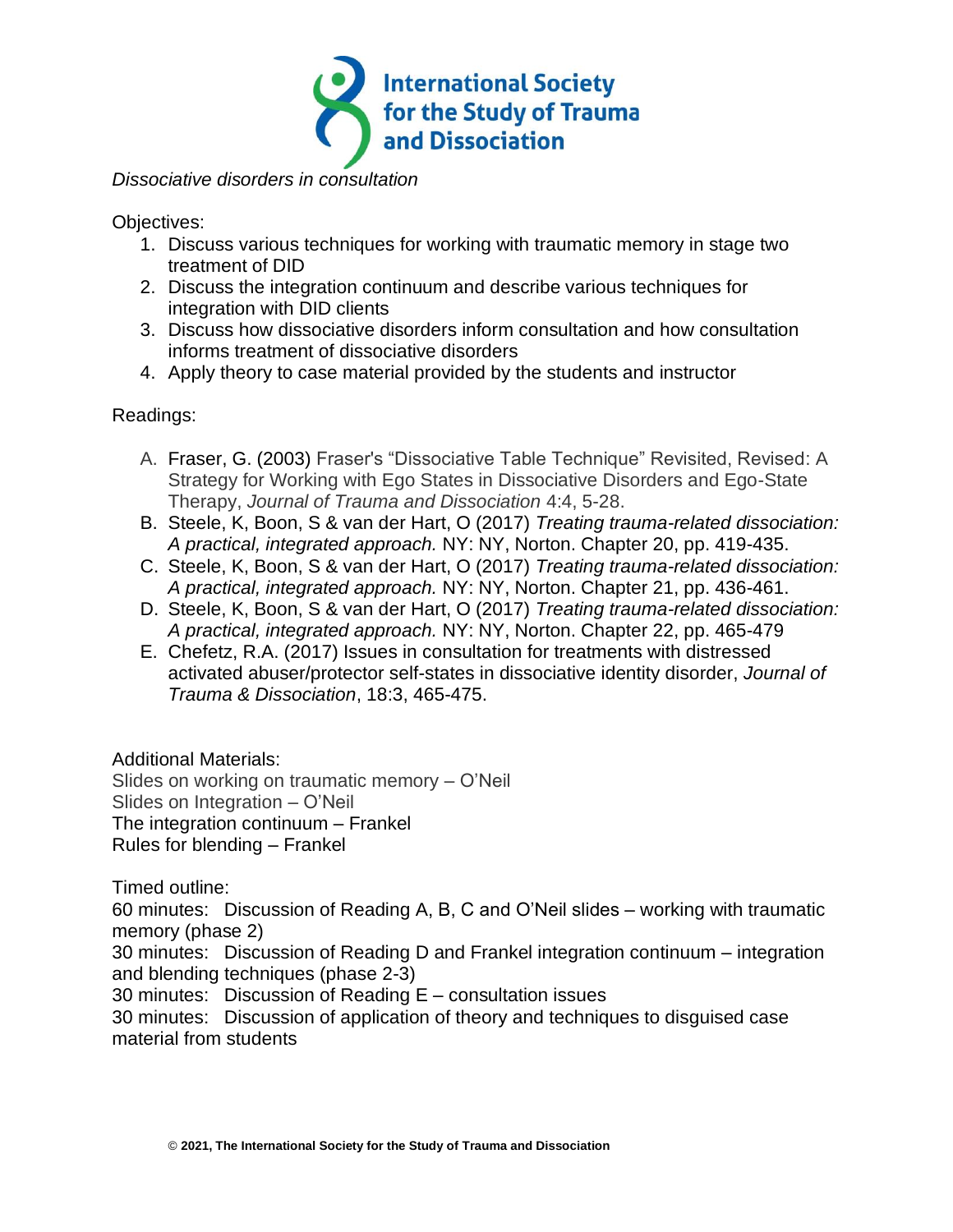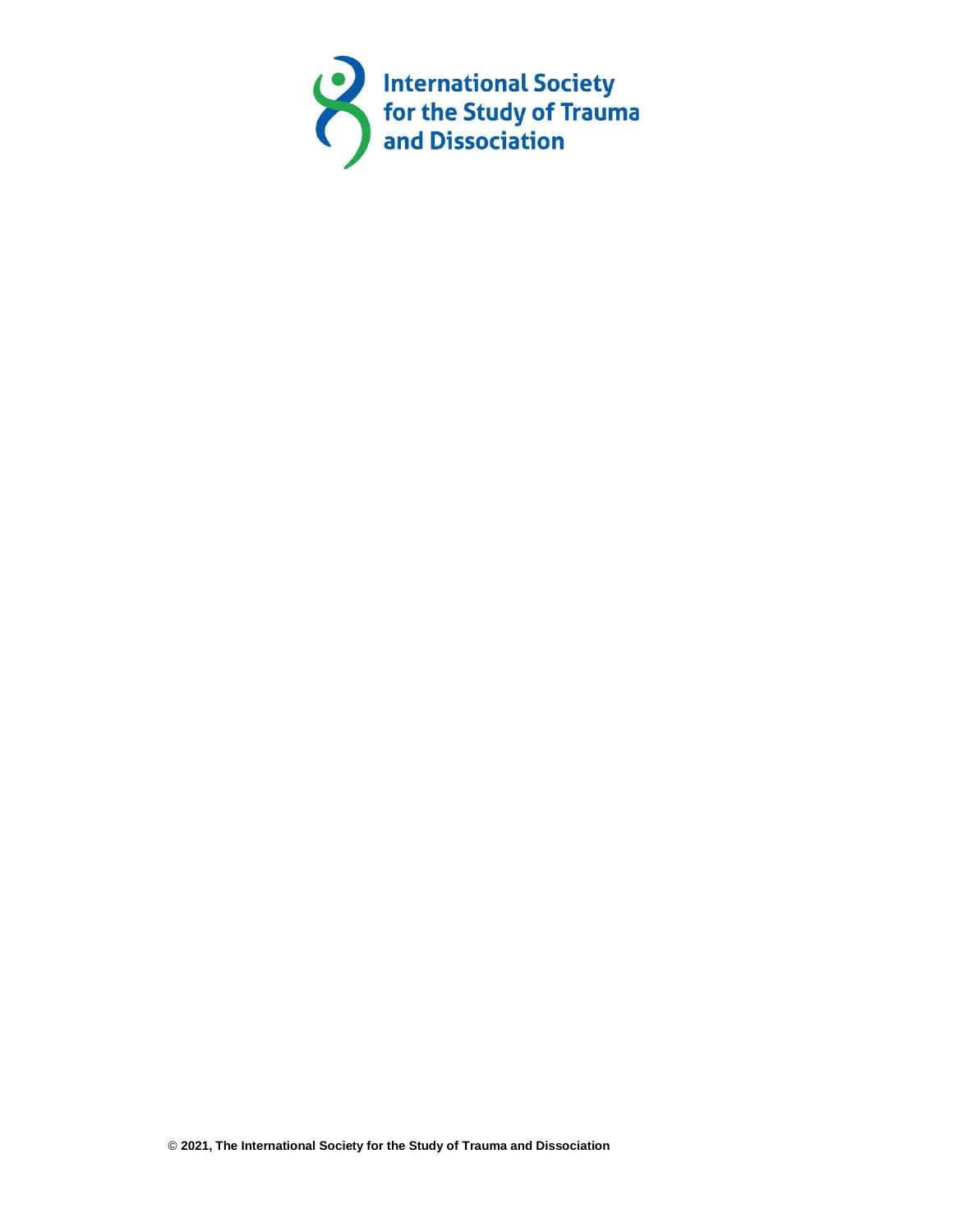

#### **Recommended Readings (not provided)**

Putnam, FW (1989) *Diagnosis and treatment of Multiple Personality Disorder*. NY, NY: Guilford Press. – *Highly recommended – while terminology might be out-of-date and some ideas and techniques are no longer used, it remains one of the best general texts on dissociative disorders, especially DID (formerly called MPD) – it is generally available second hand from online second hand booksellers*

Kluft, Richard P. (1993). Clinical approaches to the integration of personalities. In: *Clinical Perspectives on Multiple Personality Disorder*. R.P. Kluft and C.G. Fine, Eds. Washington, D.C.: APA Press, pp 101-133.

Fine, Catherine G. (1993). A tactical integrationalist perspective on the treatment of multiple personality disorder. In *Clinical Perspective on Multiple Personality Disorder*, RP Kluft & CG Fine Eds. Washington: APA Press, pp 135-153.